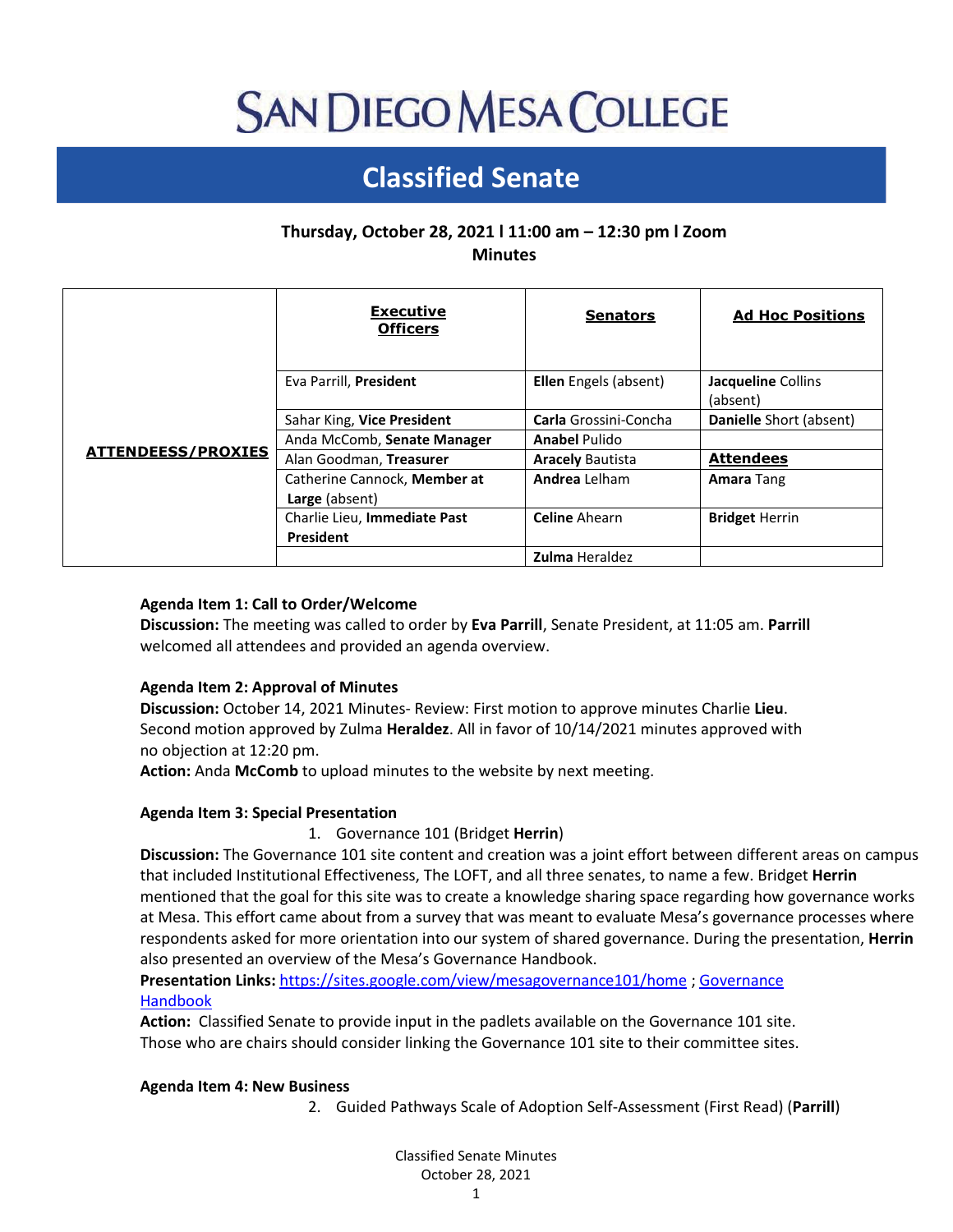**Discussion:** Eva **Parrill** shared the document *called Guided Pathways Scale of Adoption Self-Assessment* and encouraged the Senate to read through and provide feedback. **Presentation Link:** [Guided Pathways Scale of Adoption Self-Assessment](https://drive.google.com/file/d/17DpxVYOBIdMGmGmNGKqP5TbP1AQu5Xbs/view)

**Action:** Classified Senate to read the document and provide questions and comments for next meeting.

#### **Agenda Item 5: Continuing Business**

- 3. District Committee on Sustainability Second Read and Vote (**Parrill**) a. [AP-DRAFT](https://docs.google.com/document/d/1OGRxR1vzR6roQwGtw1joGHhgIX8j4uHpcCzwigA7j0I/edit?usp=sharing)
- 4. Dr. Isabel O'Connor, VPI Dec 9 (Questions [Jamboard\)](https://jamboard.google.com/d/14YY5F9tlXuhAb21p_ToUop3kmbYMtyCkcm9IuLpAyOU/viewer)
- 5. [Projects, Activities, & Events Survey](https://docs.google.com/forms/d/e/1FAIpQLScWCSltDz9g2SQhCU0k-dKXkdcI-5AgniHQGx44VeSB_e4y9A/viewform) October/November projects
	- a. Fall Fundraiser Proposal and Feedback (**Cannock**)
	- b. Name Tag Distribution Delivery Update (**Parrill**)
	- c. Children's Center Holiday Bazaar Vote (End of Nov.) (**Parrill**)
- 6. Return to on-site work (15-20 Minute check-in) (**Parrill**)

**Discussion:** Eva **Parrill** opened up the discussion regarding the AP on Sustainability. The document was M/S by Sahar **King** and Charlie **Lieu** and approved unanimously by the Senate members. **Parrill** encouraged the Senate to add possible questions for Isabel O'Connor (VPI) that will be asked on December 9 during our meeting in regards to instruction and class schedules. In the previous week, a Classified Senate subgroup had put together the name tag packets and began distributing them to employees across the campus. Classified Professionals had a positive response to receiving their name tags. Most of the Classified Professionals who ordered their name tag have already received it. **Parrill** announced the upcoming fundraiser. This year the theme is "*I've been meme-ing to tell you…"* e-card. The e-card orders will be received at the beginning of November, and the cards will go out starting mid to end of November. Classified Senate donates to the Children's Center every year, and we generally use funds from our yearly fundraisers. **Parrill** called for a vote, and Classified Senate members voted on and approved a \$500 donation to the Children's Center for this year. Regarding returning to onsite work, the current requirement is at three days of week. The group discussed how the spring term would look like when needing to return in person full time.

#### **Agenda Item 6: Executive Board & Senator Reports**

- 7. President: Eva Parrill
	- a. PCab meeting
- 8. Vice President: Sahar King
	- a. DGC
- 9. Senate Manager: Anda McComb
- 10. Treasurer: Alan Goodman
- 11. Member at Large: Catherine Cannock
- 12. Immediate Past President: Charlie Lieu
- 13. Senator Reports
- 14. AFT Liaison: Danielle Short, JD
- 15. Ad Hoc Reports

**Discussion:** Discussion postponed. **Presentation**: None.

# **Agenda Item 7: Committee & Department Reports**

16. Program Review/PIEC

Classified Senate Minutes October 28, 2021